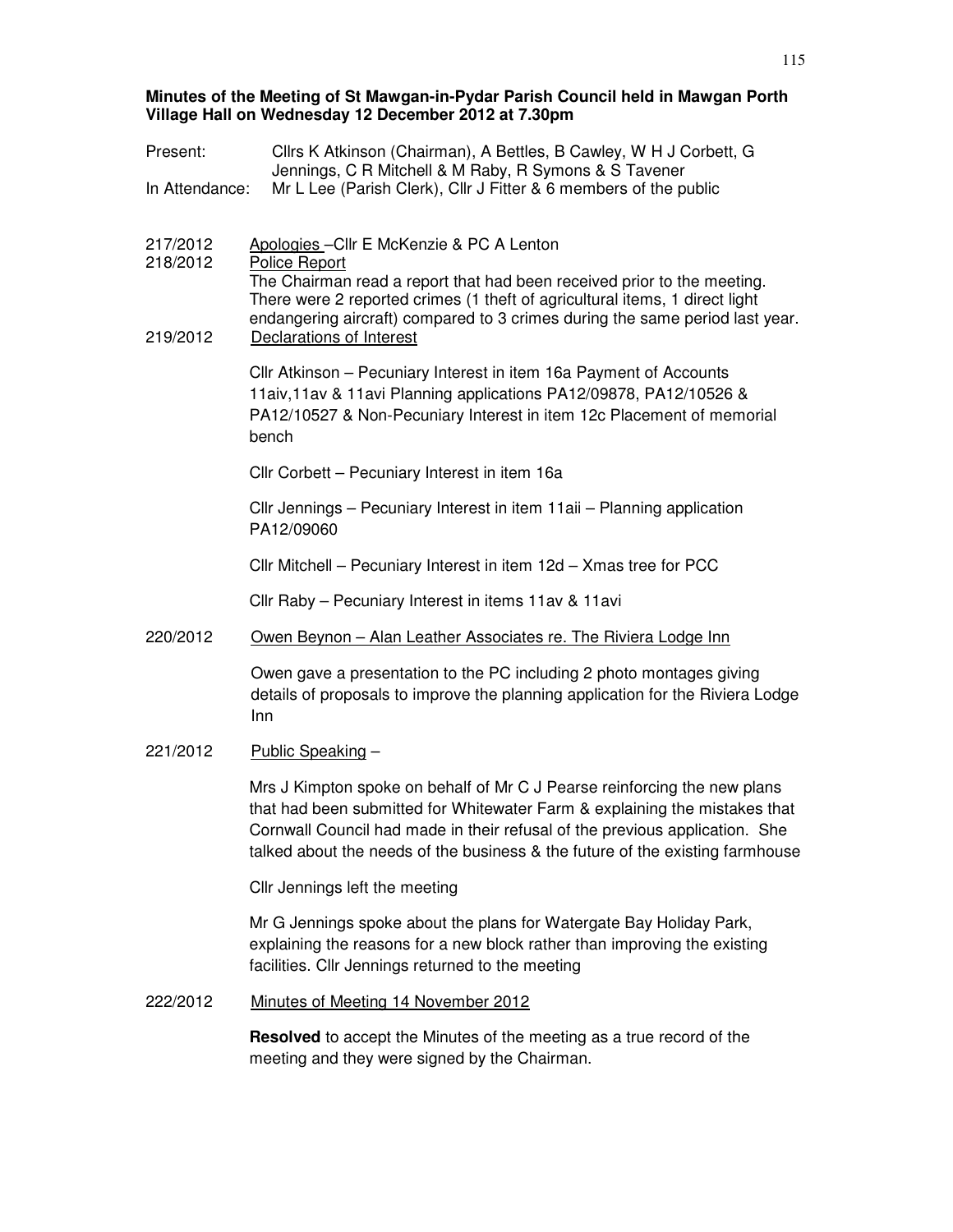- a. Vacancies in Council Cllr Roberts has resigned for personal reasons. The PC now has 2 vacancies which are now advertised on the parish notice boards.
- b. No-one has approached the PC yet to be co-opted onto the PC
- 223/2012 Appointment to Working Groups deferred
- 224/2012 Appointment as Representative to Healthwatch –deferred.

Cllr Cawley volunteered to be considered for the vacant representative positions for the Community Hall & Almshouses- this will be put on the agenda for the January meeting.

- 225/2012 Clerks Report -This had been circulated prior to the meeting. Cllr Tavener advised that the signposts had now been erected on footpath 31 226/2012 Planning
	- a. New Applications It was **Resolved** to make the following responses to Cornwall Council
		- i. PA12/10151 Whitewater farm St Columb TR9 6 DR Mr C Pearse Erection of dwelling for occupation by an agricultural worker

& Letter from Mr C Pearce re above application

#### **Resolved to fully support the application**

Cllr Jennings left the meeting for the duration of the next item

- ii. PA12/09060 Watergate Bay Holiday Park Tregurrian Newquay Mrs G Jennings Erection of new toilet block with dedicated disabled facilities **Resolved – No Objections**
- iii. PA12/10232 Lanvean Workshop Lanvean St Mawgan Mr N Plant

Side extension to workshop – **Resolved No Objections** but would like CC to make a condition that the surrounding site be tidied up as it is an eyesore

Cllr Atkinson left the meeting for the duration of the next 3 items & Cllr Mitchell took the chair

iv. PA12/09878 Mawgan-in-Pydar CP School St. Mawgan Newquay TR8 4EP Ms Elizabeth Fletcher Retention of relocatable elliott classroom unit – **Resolved No Objections**

Cllr Raby left the meeting for the duration of the next 2 items

v. PA12/10526 The Old Rectory St. Mawgan Newquay TR8 4EZ Mr & Mrs Louveaux The erection of a small summer house and pool in the recess of a bank – **Resolved No Objections** but would wish a hedge survey be carried out before the hedge is cut back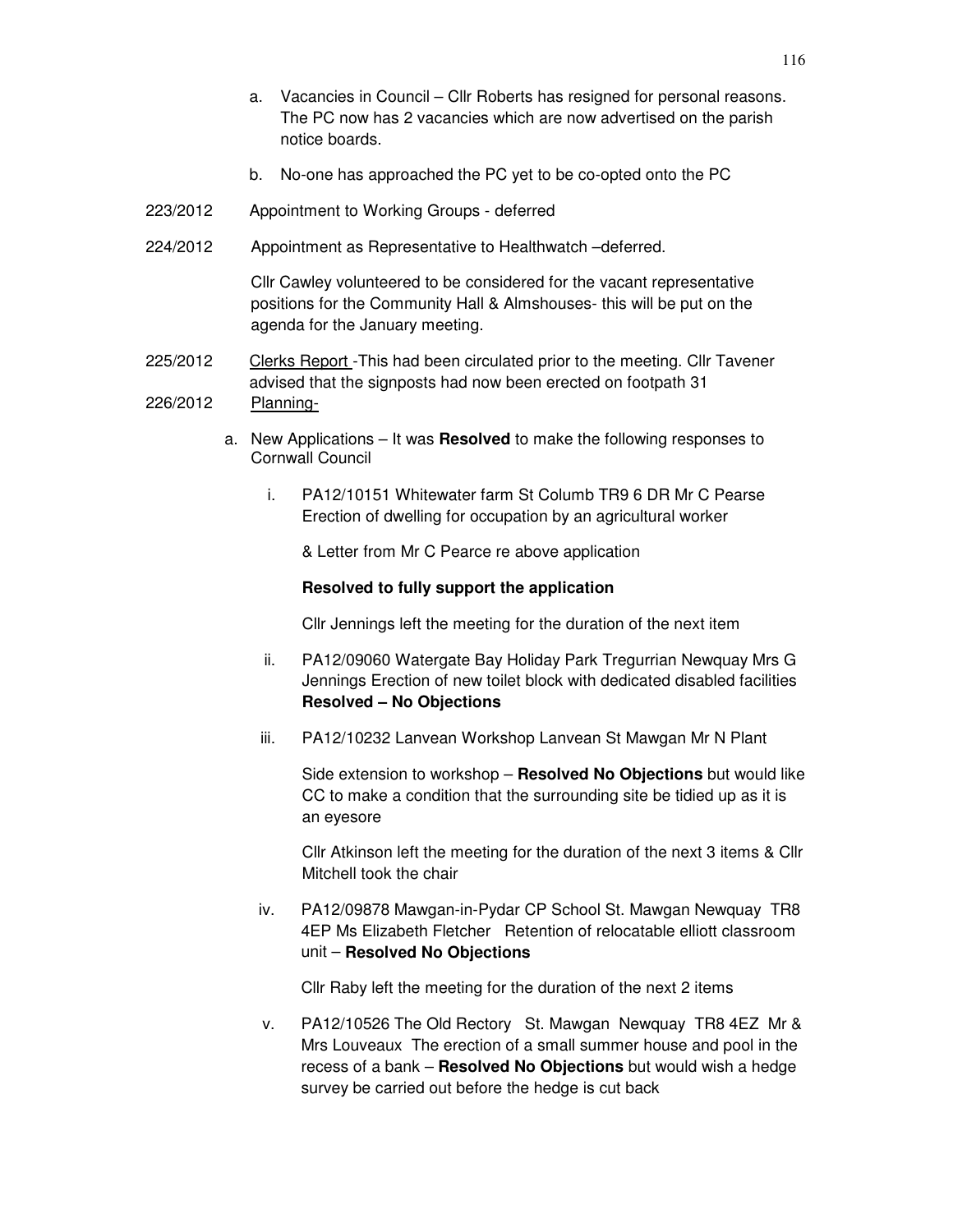vi. PA12/10527 The Old Rectory St. Mawgan Newquay TR8 4EZ Mr & Mrs Louveaux Listed building consent for the erection of a small summer house and pool in the recess of a bank

**Resolved No Objections** but would wish a hedge survey be carried out before the hedge is cut back

Cllr Atkinson returned & retook the chair

- vii. PA12/10973 Camelia Barn Trevarrian Newquay TR8 4AH Mrs Holly Keeling Construction of a balcony at first-floor level over the existing driveway, creating a carport - **Resolved No Objections**
- b. Appeal App/D0840/A/12/2184996/NWF PA11/10928 Land at Trenance OS grid ref 185012 67780 Mr G Michell Construction of new sustainable house incorporating garage & parking area – **Resolved –** Cllr Corbett to submit a report supporting the refusal of this application
- c. Advices and decisions from Cornwall Council Cllr Corbett advised of email correspondence between the PC & CC regarding the Gluvian Farm application. The PC is not happy with the answers it has received & the clerk will ask Sophie Taylor CC to defer a decision whilst the PC tries to obtain more information direct from the Land Agent. Cllr Corbett will write to the Land Agent
- d. Enforcement Issues No new issues
- e. Affordable Housing Members of the Planning WG met with the Affordable Housing team from CC together with Cllr Fitter & a representative of Ocean Housing on 20 November. The PC is not happy about the wide reaching criteria for eligibility for the scheme & would wish to drip feed affordable housing rather that produce a mass of new housing in one go. Ocean Housing is still talking to a landowner regarding a possible site.

#### 227/2012 Amenity Area

- a. Working Group Report Circulated prior to meeting– Resolved to request the WG to obtain costings for bullet point 4 relating to fixing the scramble net
- b. Playing Field Maintenance Cllr Corbett will attend to the remaining minor repairs when Mr Snell recovers from his illness

Cllr Atkinson left the meeting for the following item & Cllr Mitchell took the chair.

c. To approve placement of memorial bench in Playing Field – **Resolved** - Clerk would suggest 2 possible locations to the Pre-school, a) Between the Community Hall & Double Gates or b) On the top edge close to the cricket pavilion. When the location has been decided the Clerk will contact Mrs Young- Jamieson or the cricket club to obtain permission.

Cllr Atkinson returned & retook the chair. Cllr Mitchell left the meeting for the duration of the next item

d. Additional item re Xmas Tree – Resolved that the PC would grant £35.00 to the PCC towards the costs of purchasing & erecting a tree near the Lychgate. The Clerk will write to the Church Warden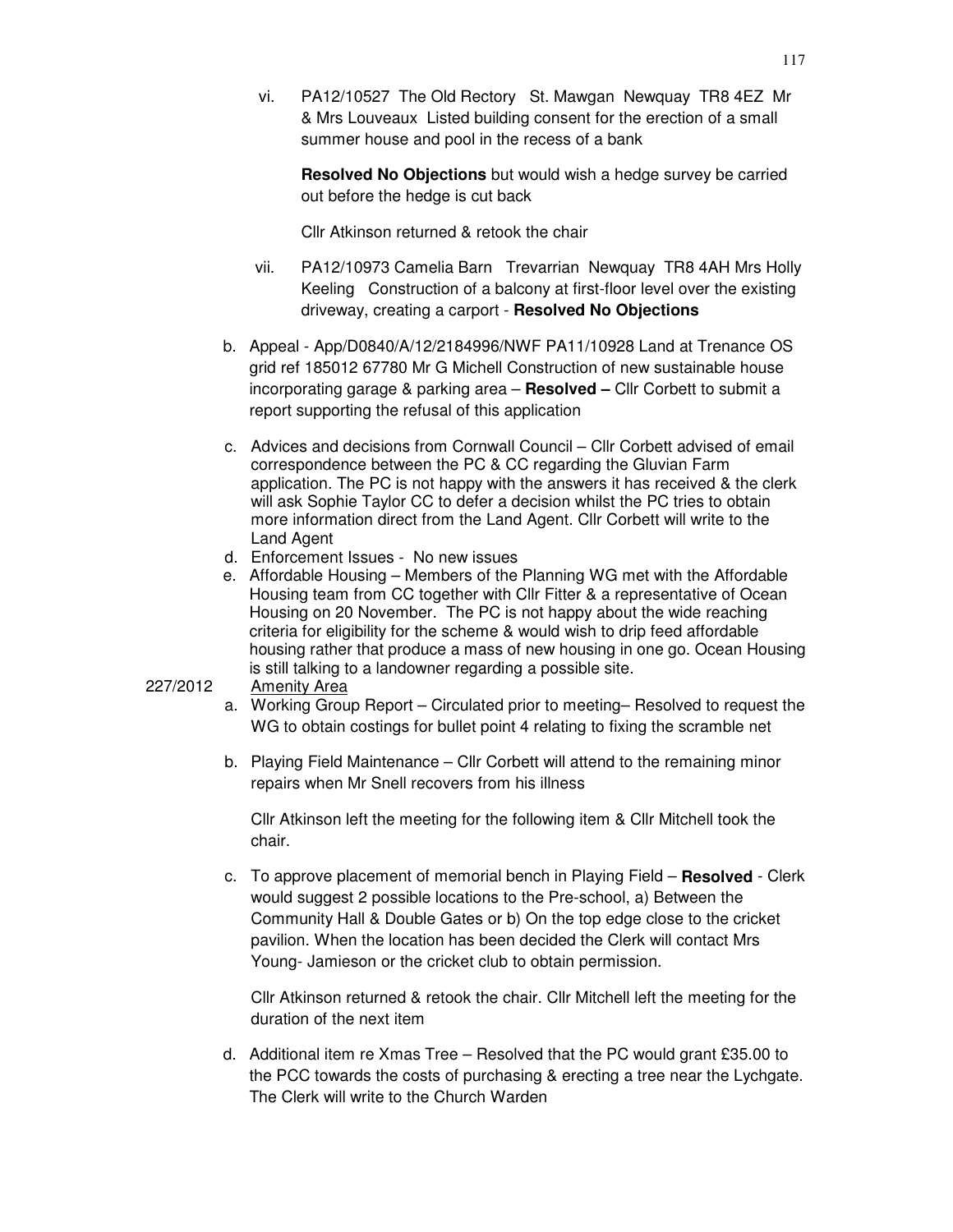## 228/2012 Beach & Environment

- a. Working Group Report Circulated prior to meeting
- b. Himalayan Balsam **Resolved** to publish an article in the Parish News to educate the public on Himalayan Balsam control
- 229/2012 Transport & Rights of Way
	- a. Working Group Report Report from Cllr Tavener circulated prior to the meeting
	- b. Beach Crossing at Valley Road **Resolved** Clerk to write to the landowner (near the brown road sign) to request they cut back their hedge to improve visibility at this point
	- c. Red Tarmac Strip on St Mawgan Hill Cllr Cawley has spoken to many of the local residents, none of whom are opposed to the removal of the red strip. The Clerk will ask S Bayley CC to attend to this

# 230/2012 Reports

Cllr Jennings advised of a recent meeting of the Newquay Community Network. Concerns were expressed over the treatment of S.106 monies & CC is considering the introduction of fines to owners of derelict properties

Cllr Atkinson & Corbett left the meeting for the following item. Cllr Mitchell took the chair

# 231/2012 Accounts

a. It was **Resolved** to pay the following accounts:

| T Michell            | Maintenance November                    | £ 744.00     |  |  |
|----------------------|-----------------------------------------|--------------|--|--|
| L Lee                | Salary & Expenses November              | 825.44<br>£. |  |  |
| W Corbett            | Re-imbursement re playing field repairs | £ 314.55     |  |  |
| Friends of St Mawgan |                                         |              |  |  |
| Pound House Ltd      | Grant re The Pound House                | £ 1212.45    |  |  |
| Parish News          | <b>Annual Postal Subscription</b>       | 17.50<br>£.  |  |  |
|                      |                                         |              |  |  |

 $\Gamma$  Total  $\Gamma$  3113.94

Cllrs Atkinson & Corbett returned & Cllr Atkinson retook the chair

232/2012 Business Beach contributions –Cllr Tavener advised that he would take responsibility for collection of funds through the new Mawgan Porth Business Association. Collection will commence earlier next year in February or March